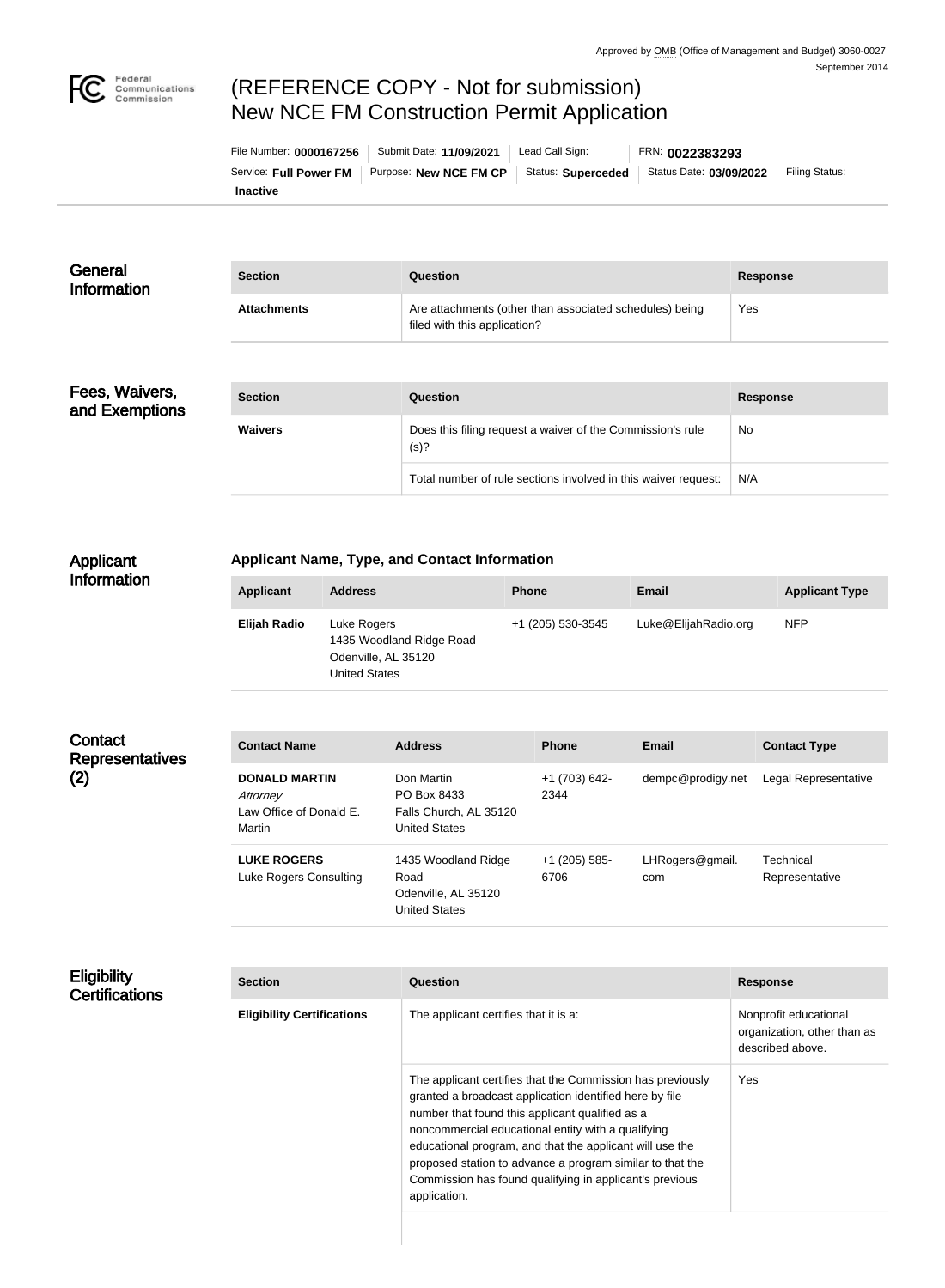The applicant certifies that its governing documents (e.g., articles of incorporation, by-laws, charter, enabling statute, and/or other pertinent organizational document) permit the applicant to advance an educational program and that there is no provision in any of those documents that would restrict the applicant from advancing an educational program or complying with any Commission rule, policy, or provision of the Communications Act of 1934, as amended.

## Parties to the Application (6)

| <b>Party Name</b>        | <b>Address</b>                                     | <b>Phone</b>          | <b>Email</b>              | <b>Positional Interest</b>                                                                                                                                                       |
|--------------------------|----------------------------------------------------|-----------------------|---------------------------|----------------------------------------------------------------------------------------------------------------------------------------------------------------------------------|
| Leroy<br><b>Abrahams</b> | 444 Oak Tree Drive<br>Chelsea, AL 35043            | +1 (865) 803-<br>6475 | Lamaja1@live.com          | <b>Positional Interest:</b><br><b>Director</b><br>Citizenship:<br><b>United States</b><br><b>Percentage of Votes:</b><br>16.7%<br><b>Percentage of Total</b><br>Assets:<br>$0\%$ |
| <b>Compton Ross</b>      | 3274 Spicy Cedar Lane<br>Stonecrest, GA 30038      | +1 (205) 598-<br>9973 | doctorross@att.net        | <b>Positional Interest:</b><br><b>Director</b><br>Citizenship:<br><b>United States</b><br><b>Percentage of Votes:</b><br>16.7%<br><b>Percentage of Total</b><br>Assets:<br>0%    |
| <b>Mike Deason</b>       | 7306 Wakefield Rd<br>Vestavia Hills, AL 35242      | +1 (205) 936-<br>7838 | mike@grantsmillco.<br>com | <b>Positional Interest:</b><br>Director<br>Citizenship:<br><b>United States</b><br><b>Percentage of Votes:</b><br>16.7%<br><b>Percentage of Total</b><br>Assets:<br>$0\%$        |
| <b>Rose Rogers</b>       | 1435 Woodland Ridge<br>Rd<br>OdenvilleAL, AL 35120 | +1 (205) 585-<br>8586 | rose.rogers@gmail.<br>com | <b>Positional Interest:</b><br><b>Director</b><br>Citizenship:<br><b>United States</b><br><b>Percentage of Votes:</b><br>16.7%<br><b>Percentage of Total</b><br>Assets:<br>0%    |
| <b>Thomas Beihl</b>      | 438 Daily Creek Rd<br>Saluda, SC 29138             | +1 (423) 771-<br>1377 | TMBeihl@gmail.com         | <b>Positional Interest:</b><br>Director<br>Citizenship:<br><b>United States</b><br><b>Percentage of Votes:</b><br>16.7%<br><b>Percentage of Total</b><br>Assets:<br>0%           |

Yes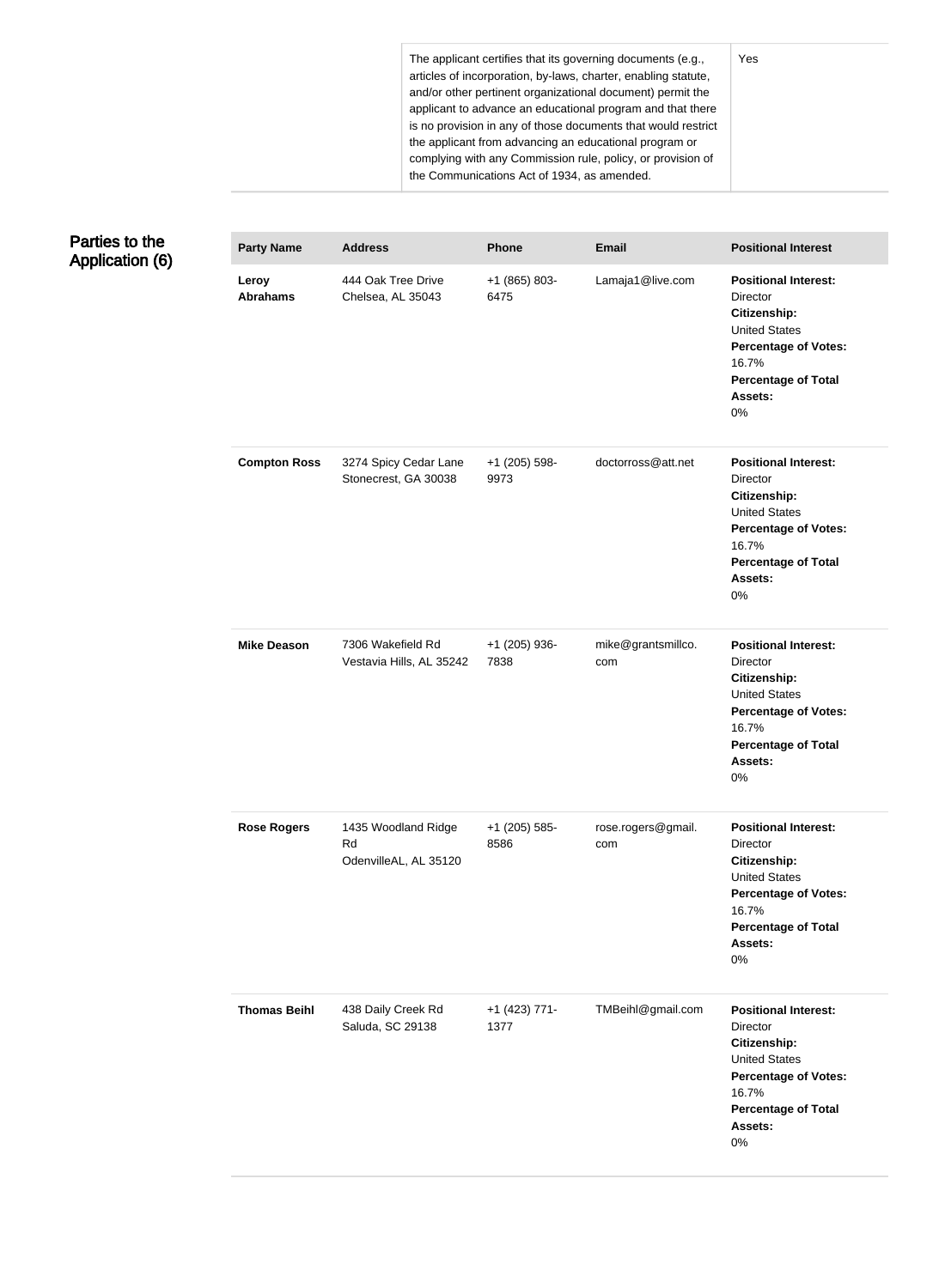| <b>Luke Rogers</b> | 1435 Woodland Ridge<br>Rd<br>Odenville, AL 35120 | $+1$ (205) 585-<br>6706 | Luke@ElijahRadio.org | <b>Positional Interest:</b><br><b>Director</b><br>Citizenship:<br><b>United States</b><br><b>Percentage of Votes:</b><br>16.7%<br><b>Percentage of Total</b><br>Assets: |
|--------------------|--------------------------------------------------|-------------------------|----------------------|-------------------------------------------------------------------------------------------------------------------------------------------------------------------------|
|                    |                                                  |                         |                      | $0\%$                                                                                                                                                                   |
|                    |                                                  |                         |                      |                                                                                                                                                                         |

#### Attributable Interest

| <b>Section</b>                                  | Question                                                                                                                                                                                        | <b>Response</b> |
|-------------------------------------------------|-------------------------------------------------------------------------------------------------------------------------------------------------------------------------------------------------|-----------------|
| <b>Equity and Financial</b><br><b>Interests</b> | Applicant certifies that equity and financial interests not<br>listed in the Parties to the Application section are non-<br>attributable pursuant to the notes to 47 C.F.R. Section<br>73.3555. | Yes             |
| <b>Other Authorizations</b>                     | Does the applicant or any party to the application have an<br>attributable interest in any other broadcast station(s).                                                                          | Yes             |

Legal **Certifications** 

| <b>Section</b>                                      | Question                                                                                                                                                                                                                                                                                                                                                                                                                                                                          | <b>Response</b> |
|-----------------------------------------------------|-----------------------------------------------------------------------------------------------------------------------------------------------------------------------------------------------------------------------------------------------------------------------------------------------------------------------------------------------------------------------------------------------------------------------------------------------------------------------------------|-----------------|
| <b>Character Issues</b>                             | Applicant certifies that neither the applicant nor any party to<br>the application has or had any interest in, or connection<br>with:                                                                                                                                                                                                                                                                                                                                             | Yes             |
|                                                     | (a) any broadcast application in any proceeding where<br>character issues were left unresolved or were<br>resolved adversely against the applicant or party to<br>the application; or                                                                                                                                                                                                                                                                                             |                 |
|                                                     | (b) any pending broadcast application in which<br>character issues have been raised.                                                                                                                                                                                                                                                                                                                                                                                              |                 |
| <b>Adverse Findings</b>                             | Applicant certifies that, with respect to the applicant and<br>each party to the application, no adverse finding has been<br>made, nor has an adverse final action been taken by any<br>court or administrative body in a civil or criminal proceeding<br>brought under the provisions of any laws related to any of<br>the following; any felony; mass media-related antitrust or<br>unfair competition; fraudulent statements to another<br>government unit; or discrimination. | Yes             |
| <b>Program Service</b><br><b>Certification</b>      | Applicant certifies that it is cognizant of and will comply with<br>its obligations as a Commission licensee to present a<br>program service responsive to the issues of public concern<br>facing the station's community of license and service area.                                                                                                                                                                                                                            | Yes             |
| <b>Local Public Notice</b>                          | Applicant certifies that it has or will comply with the public<br>notice requirements of 47 C.F.R. Section 73.3580.                                                                                                                                                                                                                                                                                                                                                               | Yes             |
| <b>Equal Employment</b><br><b>Opportunity (EEO)</b> | If the applicant proposes to employ five or more full-time<br>employees, applicant certifies that it is filing simultaneously<br>with this application a Broadcast EEO Model Program<br>Report.                                                                                                                                                                                                                                                                                   | N/A             |
| <b>Financial</b>                                    | The applicant certifies that sufficient net liquid assets are on<br>hand or that sufficient funds are available from committed<br>sources to construct and operate the requested facilities for<br>three months without revenue.                                                                                                                                                                                                                                                  | Yes             |
|                                                     | The applicant certifies that this application is contingent<br>upon receipt of a grant from a charitable organization, the<br>approval of the budget of a school or university, or an<br>appropriation from a state, county, municipality or other<br>political supervision.                                                                                                                                                                                                      | N/A             |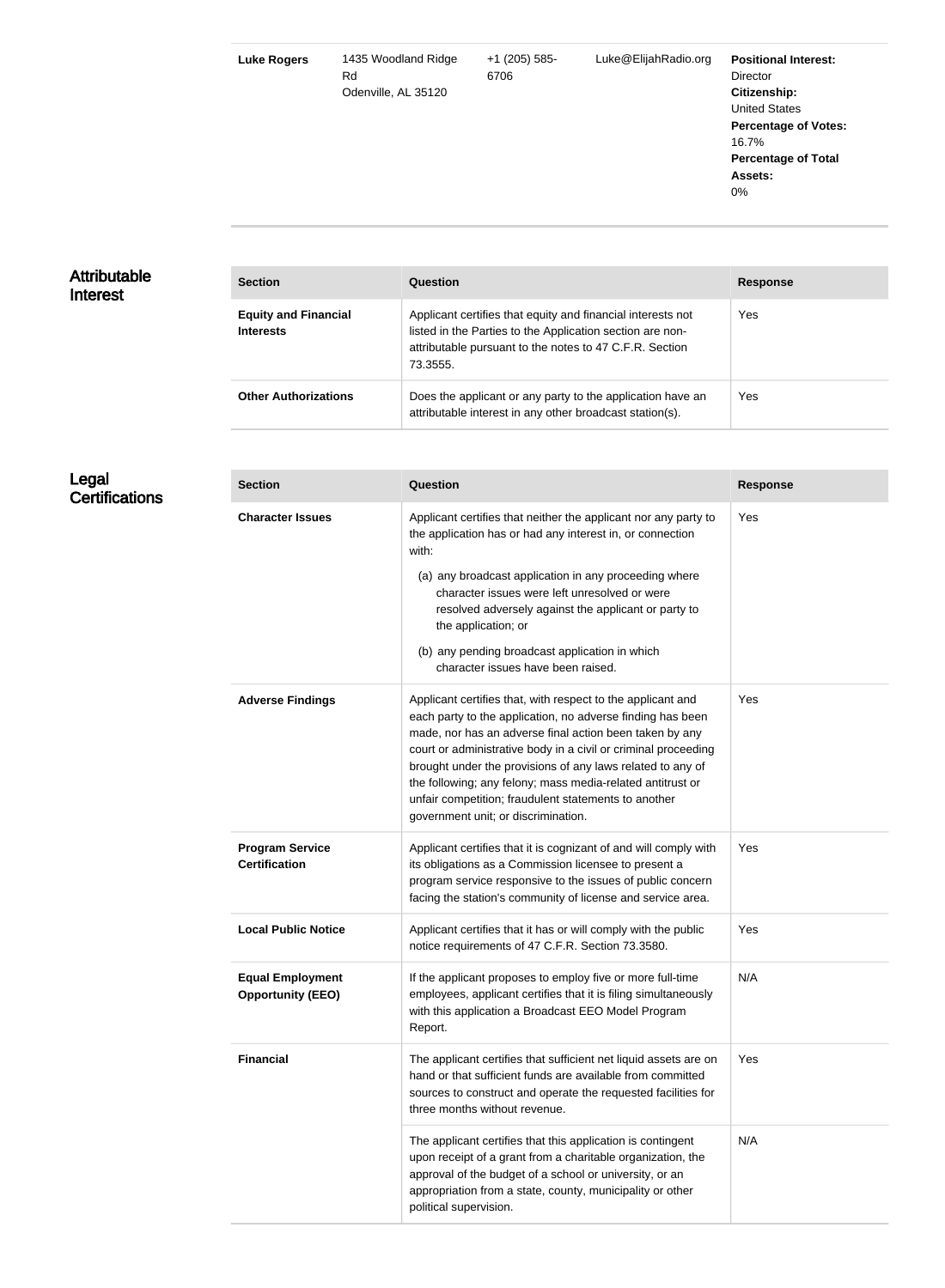| Alien Ownership |  |
|-----------------|--|
|                 |  |

| Alien Ownership | Question                                                                                                                                                                                                                                                                                                                                                                              | <b>Response</b> |
|-----------------|---------------------------------------------------------------------------------------------------------------------------------------------------------------------------------------------------------------------------------------------------------------------------------------------------------------------------------------------------------------------------------------|-----------------|
|                 | 1) Is the applicant a foreign government or the representative of any foreign government as specified in<br>Section 310(a) of the Communications Act?                                                                                                                                                                                                                                 | No              |
|                 | 2) Is the applicant an alien or the representative of an alien? (Section $310(b)(1)$ )                                                                                                                                                                                                                                                                                                | No              |
|                 | 3) Is the applicant a corporation, or non-corporate entity, that is organized under the laws of any foreign<br>government? (Section 310(b)(2))                                                                                                                                                                                                                                        | No              |
|                 | 4) Is the applicant an entity of which more than one-fifth of the capital stock, or other equity or voting interest,<br>is owned of record or voted by aliens or their representatives or by a foreign government or representative<br>thereof or by any entity organized under the laws of a foreign country? (Section 310(b)(3))                                                    | No              |
|                 | 5) Is the applicant directly or indirectly controlled by any other entity of which more than one-fourth of the<br>capital stock, or other equity or voting interest, is owned of record or voted by aliens, their representatives,<br>or by a foreign government or representative thereof, or by any entity organized under the laws of a foreign<br>country? (Section $310(b)(4)$ ) | No              |
|                 | 6) Has the applicant received a declaratory ruling(s) under Section 310(b)(4) of the Communications Act?                                                                                                                                                                                                                                                                              | No              |
|                 | 6a) Enter the citation of the applicable declaratory ruling by DA/FCC number or the FCC Record citation,<br>release date, or any other identifying information.                                                                                                                                                                                                                       |                 |
|                 | 7) Has there been any change in the applicant's foreign ownership since issuance of the declaratory ruling(s)<br>cited in response to Question 6?                                                                                                                                                                                                                                     |                 |
|                 | 8) Does the applicant certify that it is in compliance with the terms and conditions of the foreign ownership<br>declaratory ruling(s) cited in response to Question 6?                                                                                                                                                                                                               |                 |
|                 | 9) In connection with this application, is the applicant filing a foreign ownership Petition for Declaratory Ruling<br>pursuant to Section 310(b)(4) of the Communications Act?                                                                                                                                                                                                       | No              |

| <b>Fair Distribution</b><br>of Service | <b>Section</b>                      | Question                                                                                                                                                                                                          | <b>Response</b> |
|----------------------------------------|-------------------------------------|-------------------------------------------------------------------------------------------------------------------------------------------------------------------------------------------------------------------|-----------------|
|                                        | <b>Fair Distribution of Service</b> | Applicant certifies that it provides a first aural (reception)<br>service.                                                                                                                                        | No              |
|                                        |                                     | Applicant certifies that:                                                                                                                                                                                         | <b>No</b>       |
|                                        |                                     | (a) it is a Tribal Applicant, as defined in 47 C.F.R.<br>Section 73.7000;                                                                                                                                         |                 |
|                                        |                                     | (b) the facilities proposed in this Application will provide<br>Tribal Coverage, as defined in 47 C.F.R. Section<br>73.7000, of Tribal Lands occupied by the applicant<br>Tribe(s);                               |                 |
|                                        |                                     | (c) the proposed community of license is located on<br>Tribal Lands, as defined in 47 C.F.R. Section<br>73.7000; and                                                                                              |                 |
|                                        |                                     | (d) the proposed facility would be the first local Tribal-<br>owned noncommercial educational transmission<br>service at the proposed community of license.                                                       |                 |
|                                        |                                     | Applicant certifies that the proposed station will provide a<br>first noncommercial aural service to<br>(a) at least 10 percent of the people residing within the<br>station's 60 dBu (1mV/m) service contour and | <b>Yes</b>      |
|                                        |                                     | (b) to a minimum of 2,000 people.                                                                                                                                                                                 |                 |
|                                        |                                     | Applicant certifies that the proposed station will provide a<br>second noncommercial aural service, or an aggregated first<br>and second noncommercial educational aural service, to                              | Yes             |
|                                        |                                     | (a) at least 10 percent of the people residing within the<br>station's 60 dBu (1mV/m) service contour and                                                                                                         |                 |
|                                        |                                     | (b) to a minimum of 2,000 people.                                                                                                                                                                                 |                 |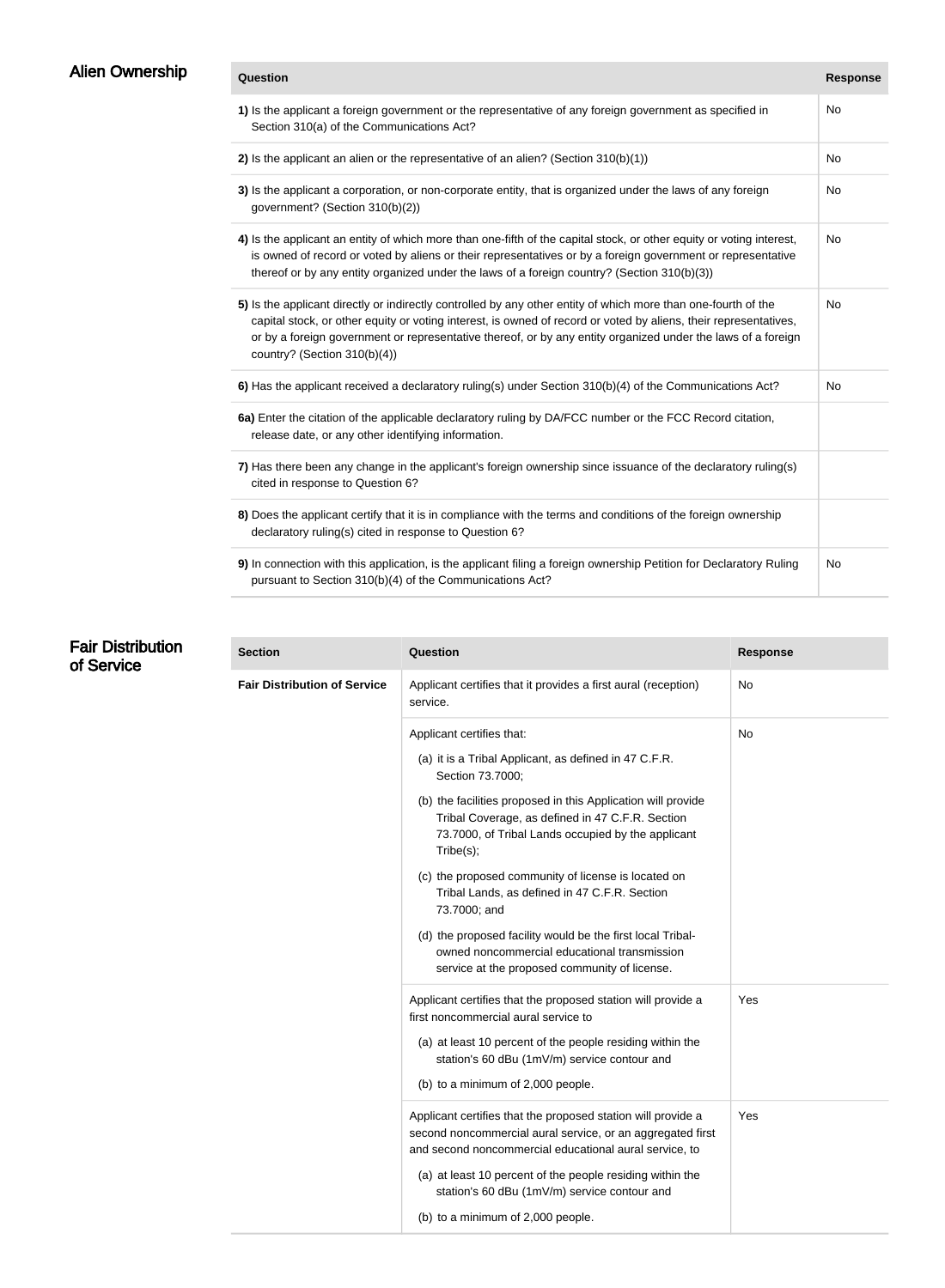| <b>Point System</b><br>Factors | <b>Section</b>                     | <b>Question</b>                                                                                                                                                                                                                                                                                                                                                                                                                                                                                                                                                                                                     | <b>Response</b> |
|--------------------------------|------------------------------------|---------------------------------------------------------------------------------------------------------------------------------------------------------------------------------------------------------------------------------------------------------------------------------------------------------------------------------------------------------------------------------------------------------------------------------------------------------------------------------------------------------------------------------------------------------------------------------------------------------------------|-----------------|
| <b>Tiebreakers</b>             | <b>Established Local Applicant</b> | Applicant certifies that for at least the 24 months<br>immediately prior to application, and continuing through the<br>present, it qualifies as a local applicant pursuant to 47 CFR<br>Section 73.7000, and that it is has placed documentation of<br>its qualifications as an established local applicant in the<br>applicant's public inspection file and has submitted to the<br>Commission copies of the documentation.                                                                                                                                                                                        | No              |
|                                |                                    | If the applicant certifies above that it qualifies for points as<br>an "established local applicant," applicant pledges to<br>maintain localism characteristics during the period from the<br>grant of the construction permit until the station has<br>achieved at least four years of on-air operations.                                                                                                                                                                                                                                                                                                          | No              |
|                                | <b>Diversity of Ownership</b>      | Applicant certifies<br>(1) that the principal community (city grade) contour of<br>the proposed station does not overlap the principal<br>community contour of any other authorized station<br>(comparing radio to radio and television to television,<br>including non-fill-in translator stations) in which any<br>party to the application has an attributable interest as<br>defined in 47 CFR Section 73.3555, and<br>(2) that it has placed documentation of its diversity<br>qualifications in the applicant's public inspection file<br>and has submitted to the Commission copies of the<br>documentation. | Yes             |
|                                |                                    | Is the applicant's certification to the question above based<br>on a pledge to divest an attributable broadcast interest or<br>resign from an attributable positional interest?                                                                                                                                                                                                                                                                                                                                                                                                                                     | No              |
|                                |                                    | If the applicant certifies above that it qualifies for points for<br>"diversity of ownership," applicant and any party to the<br>application pledge to comply with the restrictions on station<br>modifications and acquisitions, as defined in 47 CFR<br>Section 73.7005, during the period from grant of the<br>construction permit until the station has achieved at least<br>four years of on-air operations.                                                                                                                                                                                                   | Yes             |
|                                | <b>State-wide Network</b>          | Applicant certifies that<br>(a) it has NOT claimed a credit for diversity of ownership<br>above;<br>(b) it is one of the three specific types of organizations<br>described in 47 C.F.R. Section 73.7003(b)(3); and<br>(c) it has placed documentation of its qualifications in a<br>local public inspection file and has submitted to the<br>Commission copies of the documentation.                                                                                                                                                                                                                               | No              |
|                                | <b>Technical Parameters</b>        | Applicant certifies that the numbers in the boxes below<br>accurately reflect the new area and population that its<br>proposal would serve with a 60 dBu signal measured in<br>accordance with the standard predicted contours in 47 C.F.<br>R. Section 73.313(c) and that it has documented the basis<br>for its calculations in the local public inspection file and has<br>submitted copies to the Commission. Major modification<br>applicants should include new area proposed only (exclude<br>any area already within the station's existing service area).<br>(Points, if any, will be determined by FCC)   | <b>Yes</b>      |
|                                |                                    | New area served in square kilometers (excluding areas of<br>water):                                                                                                                                                                                                                                                                                                                                                                                                                                                                                                                                                 | 7463.2          |
|                                |                                    | Population served based on the most recent census block<br>data from the United State:                                                                                                                                                                                                                                                                                                                                                                                                                                                                                                                              | 82352           |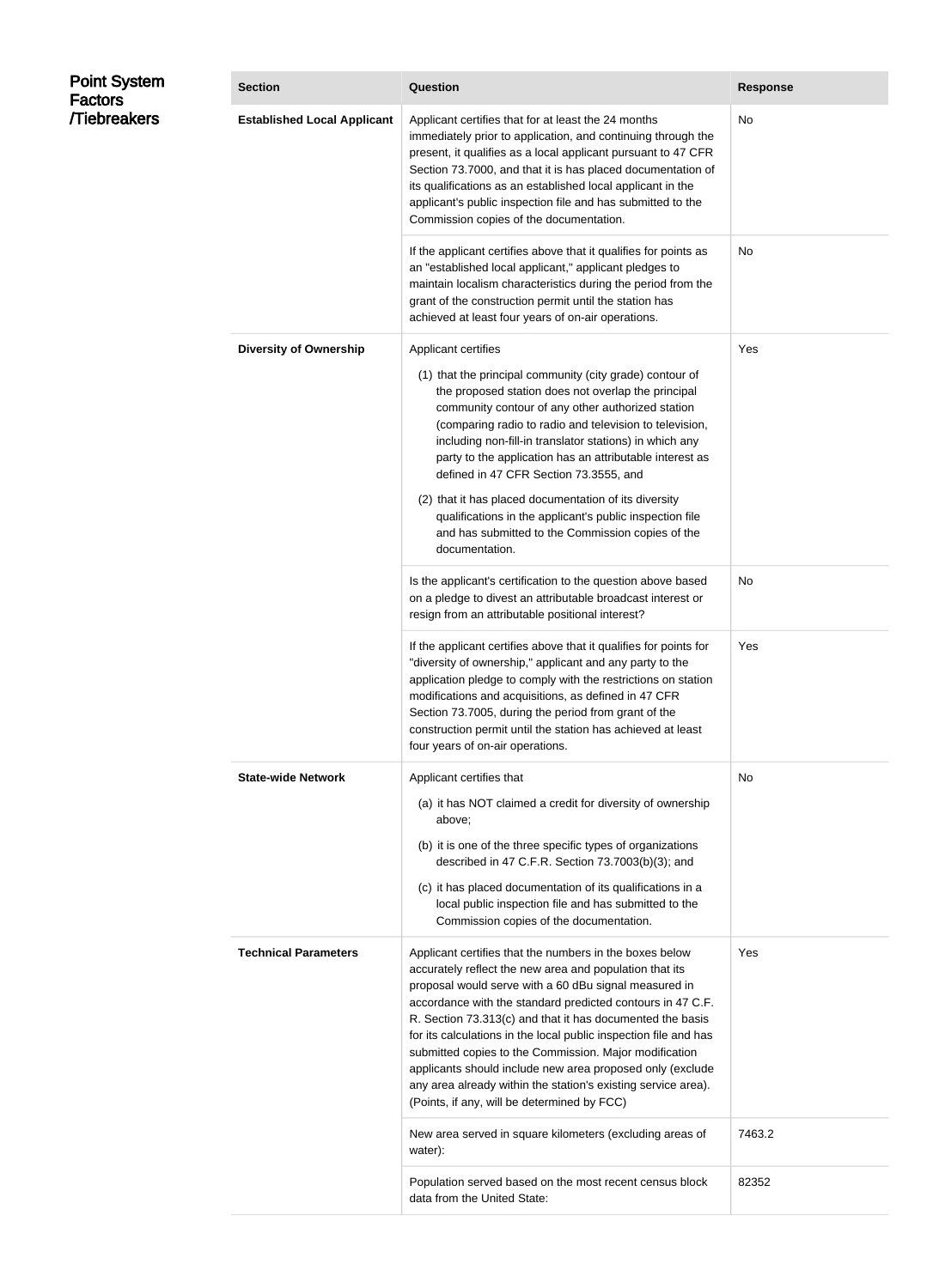| <b>Existing Authorizations</b>                  | By placing a number in the box, the applicant certifies that it<br>and other parties to the application have, as of the date of<br>the filing and pursuant to 47 C.F.R. Section 73.3555,<br>attributable interests in the stated number of relevant<br>broadcast station authorizations. Radio applicants should<br>count all attributable full service radio stations, AM and FM,<br>commercial and noncommercial, and FM translator stations<br>other than fill-in stations or those identified in the second<br>question (pledge to divest an attributable broadcast interest<br>/resign from an attributable positional interest) under<br>Diversity of Ownership above.                                      | 1                     |
|-------------------------------------------------|-------------------------------------------------------------------------------------------------------------------------------------------------------------------------------------------------------------------------------------------------------------------------------------------------------------------------------------------------------------------------------------------------------------------------------------------------------------------------------------------------------------------------------------------------------------------------------------------------------------------------------------------------------------------------------------------------------------------|-----------------------|
| <b>Pending Applications</b>                     | By placing a number in the box, the applicant certifies that it<br>and other parties to the application have, as of the date of<br>the filing and pursuant to 47 C.F.R. Section 73.3555,<br>attributable interests in the stated number of pending<br>applications for new or major changes to relevant broadcast<br>stations. Radio applicants should count all attributable full<br>service radio stations, AM and FM, commercial and<br>noncommercial, and FM translator stations other than fill-in<br>stations or those identified in the second question (pledge to<br>divest an attributable broadcast interest/resign from an<br>attributable positional interest) under Diversity of Ownership<br>above. | 10                    |
| <b>Prior NCE applications</b>                   | Applicant certifies that it applied for an NCE construction<br>permit in a prior filing window and had its application<br>accepted for filing and processed, but subsequently<br>dismissed in favor of an applicant with superior points, or<br>based on a tie-breaker preference.                                                                                                                                                                                                                                                                                                                                                                                                                                | No                    |
|                                                 | Applicant certifies that<br>(1) it has been in continuous existence from the date of<br>the previous filing window until the present, and<br>(2) it does not hold any NCE construction permit or<br>license.                                                                                                                                                                                                                                                                                                                                                                                                                                                                                                      | N/A                   |
| <b>Established Community</b><br><b>Presence</b> | Provide the date on which the applicant qualified as local.<br>See 47 CFR Section 73.7000.                                                                                                                                                                                                                                                                                                                                                                                                                                                                                                                                                                                                                        | 2021-11-05 00:00:00.0 |
|                                                 | Applicant certifies that it has remained local at all times<br>since this date.                                                                                                                                                                                                                                                                                                                                                                                                                                                                                                                                                                                                                                   | No                    |

| <b>Channel and</b><br><b>Facility</b> | <b>Section</b>                          | <b>Question</b>      | <b>Response</b>              |
|---------------------------------------|-----------------------------------------|----------------------|------------------------------|
| <b>Information</b>                    | <b>Proposed Community of</b><br>License | State                | Alabama                      |
|                                       |                                         | City                 | <b>CUBA</b>                  |
|                                       |                                         | Channel              | 204                          |
|                                       |                                         | Frequency            | 88.7                         |
|                                       | <b>Facility Type</b>                    | <b>Facility Type</b> | Noncommercial<br>Educational |
|                                       | <b>Station Class</b>                    | <b>Station Class</b> | C <sub>1</sub>               |

#### Antenna Location Data

| <b>Section</b>                                  | <b>Question</b>                                                    | <b>Response</b>  |
|-------------------------------------------------|--------------------------------------------------------------------|------------------|
| <b>Antenna Structure</b><br><b>Registration</b> | Do you have an FCC Antenna Structure Registration (ASR)<br>Number? | Yes              |
|                                                 | <b>ASR Number</b>                                                  | 1038073          |
| <b>Coordinates (NAD83)</b>                      | Latitude                                                           | 32° 36′ 36.4″ N+ |
|                                                 |                                                                    |                  |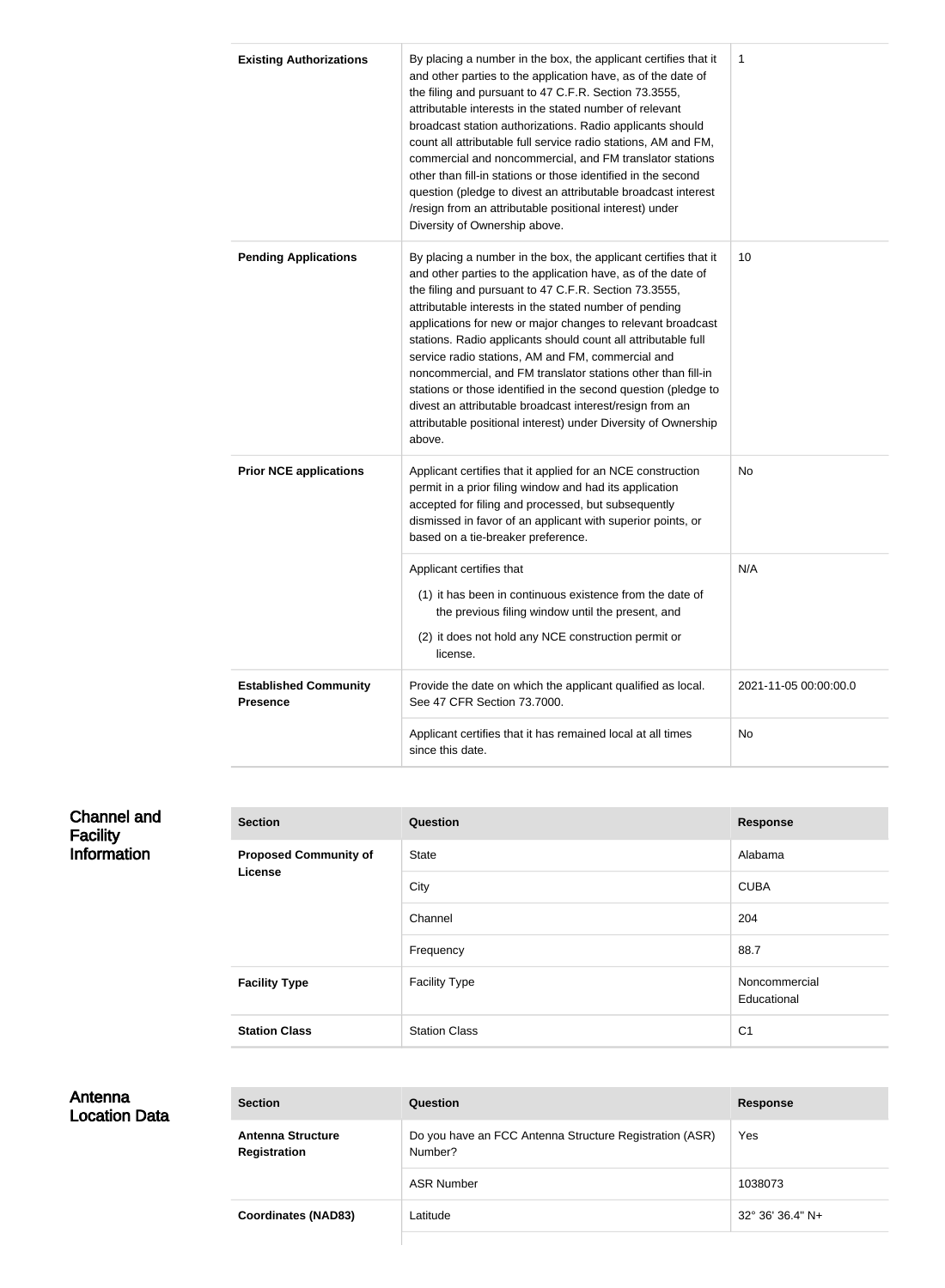|                     | Longitude                                        | 088° 11' 48.2" W-                                                   |
|---------------------|--------------------------------------------------|---------------------------------------------------------------------|
|                     | <b>Structure Type</b>                            | GTOWER-Guyed<br>Structure Used for<br><b>Communication Purposes</b> |
|                     | <b>Overall Structure Height</b>                  | 149.4 meters                                                        |
|                     | <b>Support Structure Height</b>                  | 144.8 meters                                                        |
|                     | Ground Elevation (AMSL)                          | 56.3 meters                                                         |
| <b>Antenna Data</b> | Height of Radiation Center Above Ground Level    | Horizontal: 124.7 meters<br>Vertical:124.7 meters                   |
|                     | Height of Radiation Center Above Average Terrain | Horizontal:127.1 meters<br>Vertical:127.1 meters                    |
|                     | Height of Radiation Center Above Mean Sea Level  | Horizontal:181.0 meters<br>Vertical:181.0 meters                    |
|                     | <b>Effective Radiated Power</b>                  | Horizontal:100 Vertical:<br>100                                     |

#### Antenna Technical Data

| <b>Section</b>      | Question     | Response    |
|---------------------|--------------|-------------|
| <b>Antenna Type</b> | Antenna Type | Directional |

#### **Directional Antenna Relative Field Value**

| <b>Degree</b> | <b>Value</b> | <b>Degree</b> | Value | <b>Degree</b> | Value | <b>Degree</b> | Value |
|---------------|--------------|---------------|-------|---------------|-------|---------------|-------|
| $\pmb{0}$     | 0.582        | 90            | 0.702 | 180           | 1.0   | 270           | 1.0   |
| 10            | 0.462        | 100           | 0.884 | 190           | 1.0   | 280           | 0.881 |
| 20            | 0.367        | 110           | 1.0   | 200           | 1.0   | 290           | 0.7   |
| 30            | 0.292        | 120           | 1.0   | 210           | 1.0   | 300           | 0.556 |
| 40            | 0.245        | 130           | 1.0   | 220           | 1.0   | 310           | 0.442 |
| 50            | 0.279        | 140           | 1.0   | 230           | 1.0   | 320           | 0.351 |
| 60            | 0.352        | 150           | 1.0   | 240           | 0.952 | 330           | 0.302 |
| 70            | 0.443        | 160           | 1.0   | 250           | 1.0   | 340           | 0.38  |
| 80            | 0.558        | 170           | 1.0   | 260           | 1.0   | 350           | 0.479 |

#### **Additional Azimuths**

| <b>Degree</b> | Value |
|---------------|-------|
| 325           | 0.313 |
| 274           | 1.000 |
| 106           | 1.000 |

#### **Technical** Certifications

| <b>Section</b>              | Question                                                                                                                                                                                   | <b>Response</b> |
|-----------------------------|--------------------------------------------------------------------------------------------------------------------------------------------------------------------------------------------|-----------------|
| <b>Environmental Effect</b> | Would a Commission grant of Authorization for this location<br>be an action which may have a significant environmental<br>effect? (See 47 C.F.R. Section 1.1306)                           | No.             |
| <b>Broadcast Facility</b>   | Does the proposed facility comply with the applicable<br>engineering standards and assignment requirements of 47<br>C.F.R. Sections 73.203, 73.207, 73.213, 73.315, 73.509,<br>and 73.515? | Yes             |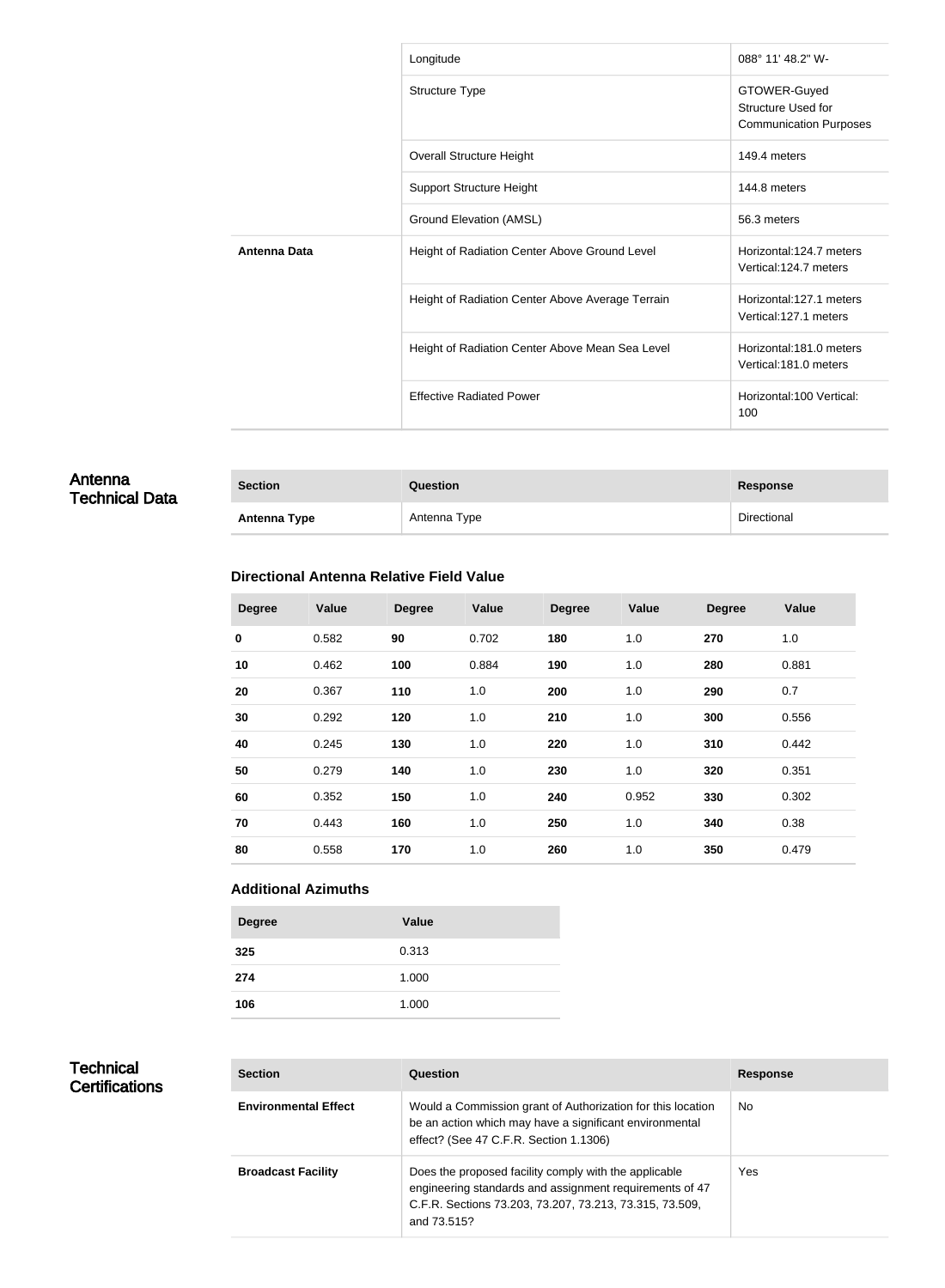| <b>Contour Protection</b>        | Does the proposed facility request processing pursuant to<br>the contour protection provisions of 47 C.F.R Section<br>73.215?                                                                                                                                  | <b>No</b> |
|----------------------------------|----------------------------------------------------------------------------------------------------------------------------------------------------------------------------------------------------------------------------------------------------------------|-----------|
| <b>Reasonable Site Assurance</b> | Applicant certifies that it has reasonable assurance in good<br>faith that the site or proposed structure at the location of its<br>transmitting antenna will be available to the applicant for the<br>applicant's intended purpose.                           | Yes       |
|                                  | If reasonable assurance is not based on applicant's<br>ownership of the proposed site or structure, applicant<br>certifies that it has obtained such reasonable assurance by<br>contacting the owner or person possessing control of the<br>site or structure. | Yes       |

# **Certification**

| <b>Section</b>                                    | <b>Question</b>                                                                                                                                                                                                                                                                                                                                                                                                                                                                                                                                                                                                                                                                                                                                                                                                                                           | <b>Response</b>                                             |
|---------------------------------------------------|-----------------------------------------------------------------------------------------------------------------------------------------------------------------------------------------------------------------------------------------------------------------------------------------------------------------------------------------------------------------------------------------------------------------------------------------------------------------------------------------------------------------------------------------------------------------------------------------------------------------------------------------------------------------------------------------------------------------------------------------------------------------------------------------------------------------------------------------------------------|-------------------------------------------------------------|
| <b>General Certification</b><br><b>Statements</b> | The Applicant waives any claim to the use of any particular<br>frequency or of the electromagnetic spectrum as against the<br>regulatory power of the United States because of the<br>previous use of the same, whether by authorization or<br>otherwise, and requests an Authorization in accordance<br>with this application (See Section 304 of the<br>Communications Act of 1934, as amended.).                                                                                                                                                                                                                                                                                                                                                                                                                                                       |                                                             |
|                                                   | The Applicant certifies that neither the Applicant nor any<br>other party to the application is subject to a denial of<br>Federal benefits pursuant to §5301 of the Anti-Drug Abuse<br>Act of 1988, 21 U.S.C. § 862, because of a conviction for<br>possession or distribution of a controlled substance. This<br>certification does not apply to applications filed in services<br>exempted under §1.2002(c) of the rules, 47 CFR. See §1.<br>2002(b) of the rules, 47 CFR § 1.2002(b), for the definition<br>of "party to the application" as used in this certification §<br>1.2002(c). The Applicant certifies that all statements made<br>in this application and in the exhibits, attachments, or<br>documents incorporated by reference are material, are part<br>of this application, and are true, complete, correct, and<br>made in good faith. |                                                             |
| <b>Authorized Party to Sign</b>                   | FAILURE TO SIGN THIS APPLICATION MAY RESULT IN<br>DISMISSAL OF THE APPLICATION AND FORFEITURE<br>OF ANY FEES PAID<br>Upon grant of this application, the Authorization Holder may<br>be subject to certain construction or coverage requirements.<br>Failure to meet the construction or coverage requirements<br>will result in automatic cancellation of the Authorization.<br>Consult appropriate FCC regulations to determine the<br>construction or coverage requirements that apply to the type<br>of Authorization requested in this application.<br>WILLFUL FALSE STATEMENTS MADE ON THIS FORM<br>OR ANY ATTACHMENTS ARE PUNISHABLE BY FINE<br>AND/OR IMPRISONMENT (U.S. Code, Title 18, §1001)<br>AND/OR REVOCATION OF ANY STATION<br>AUTHORIZATION (U.S. Code, Title 47, §312(a)(1)), AND<br>/OR FORFEITURE (U.S. Code, Title 47, §503).        |                                                             |
|                                                   | I declare, under penalty of perjury, that I am an authorized<br>representative of the above-named applicant for the<br>Authorization(s) specified above.                                                                                                                                                                                                                                                                                                                                                                                                                                                                                                                                                                                                                                                                                                  | <b>Luke Rogers</b><br>President, Elijah Radio<br>11/09/2021 |

| <b>File Name</b>                 | Uploaded By | <b>Attachment Type</b>                 | <b>Description</b> | <b>Upload Status</b>                         |
|----------------------------------|-------------|----------------------------------------|--------------------|----------------------------------------------|
| 1st & 2nd NCE Service Counts.pdf | Applicant   | <b>Fair Distribution</b><br>of Service |                    | Done with Virus<br>Scan and/or<br>Conversion |

**Attachments**